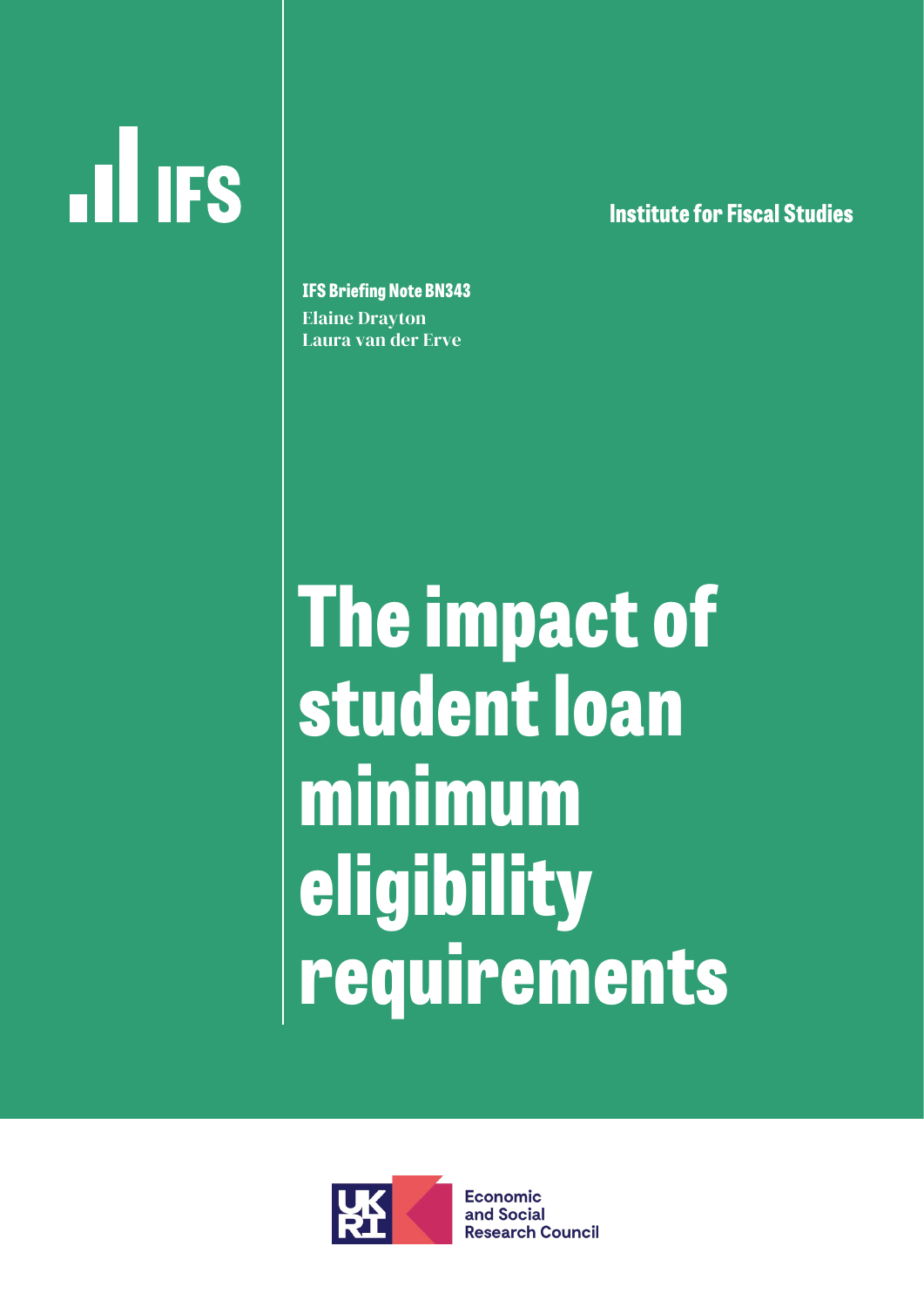Elaine Drayton Laura van der Erve

Copy-edited by Judith Payne

Published by **The Institute for Fiscal Studies**

The Institute for Fiscal Studies, April 2022

ISBN 978-1-80103-071-7

The authors gratefully acknowledge the support of the ESRC Centre for the Microeconomic Analysis of Public Policy (ES/T014334/1). This work was produced using statistical data from the Office for National Statistics (ONS). The use of the ONS statistical data in this work does not imply the endorsement of the ONS in relation to the interpretation or analysis of the statistical data. This work uses research data sets which may not exactly reproduce National Statistics aggregates.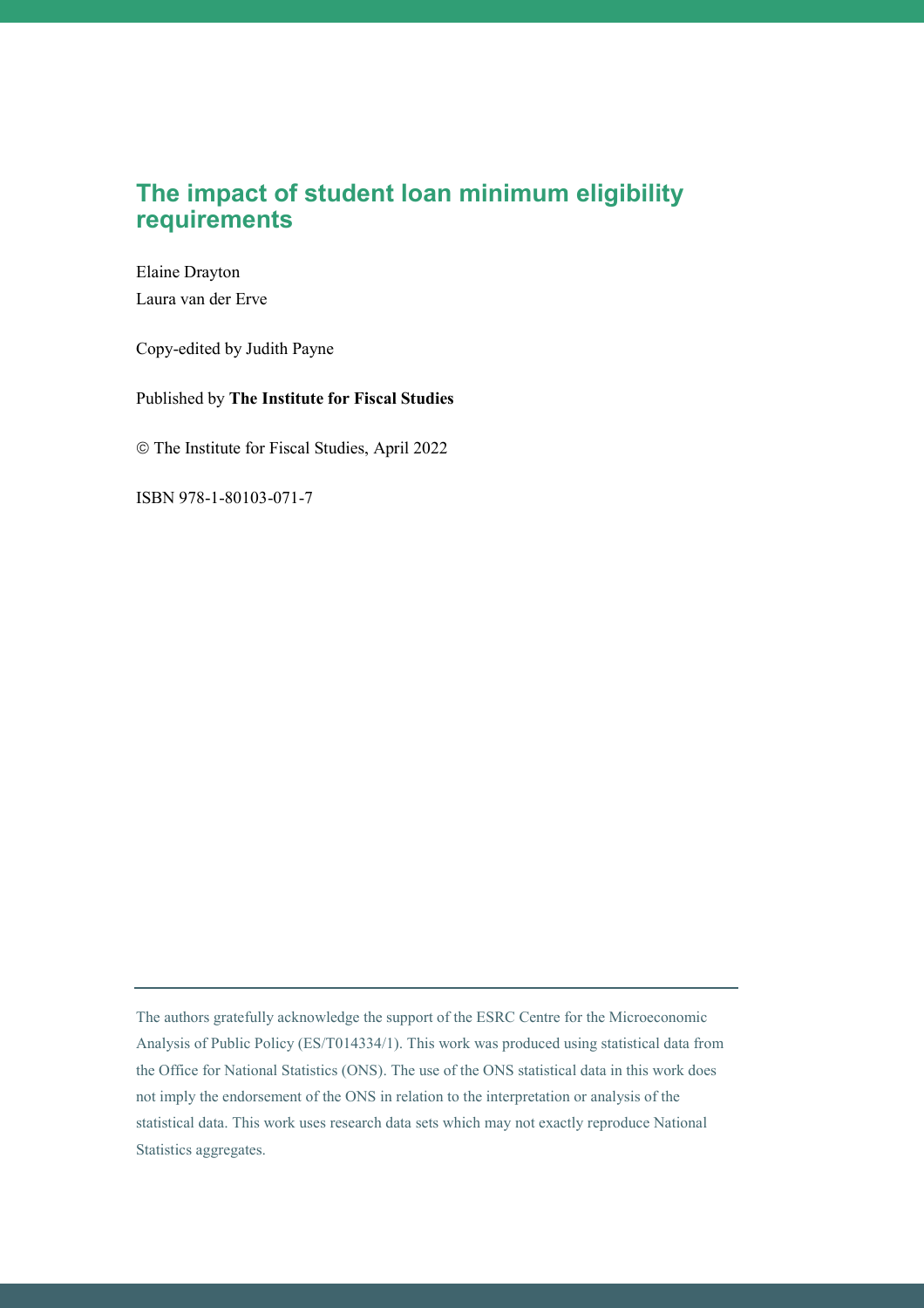## **1. Introduction**

In February 2022, the government announced reforms to the English higher education system as part of its long-awaited response to the 2019 Augar Review of post-16 education. In addition to introducing changes to the student loan system,**<sup>1</sup>** the government also opened a consultation on further changes to the system (Department for Education, 2022a), including on the introduction of a minimum eligibility requirement (MER) for access to student loans.

The two specific proposals being consulted on are to set this minimum eligibility requirement at having at least a 4/C grade in English and maths GCSEs, or to set this at two A levels (or equivalents) at grade E or above. Students who do not achieve these qualifications would not be eligible for student loans. Certain groups of students would be exempt from these proposals, such as those who fail the GCSE requirement but who go on to obtain 'good' A levels (i.e. at least three grade Cs), students above the age of 25, part-time students and students who have obtained Level 4 or Level 5 qualifications.

In this briefing note, we consider who would be affected by each of the proposed MERs, and then assess whether the introduction of an MER is likely to achieve the government's stated aim of ensuring that 'students undertaking degree study have attained the baseline skills required to engage with and benefit from the course' (Department for Education, 2022a).

Our analysis focuses on individuals from the 2011 and 2012 GCSE cohorts who started a fulltime undergraduate degree at age 18 or 19, as this allows us to observe their degree outcomes. Where possible, we highlight how the picture looks for more recent cohorts. We define pupils as having met the GCSE threshold if they are recorded in the National Pupil Database as having achieved A\*–C (Level 2) in English and maths GCSE or equivalents between the ages of 15 and 16. Students are treated as meeting the A-level threshold if they obtained at least two A-level passes (grade E or above) or equivalent at KS5. Throughout, we use achieving passes in English and maths GCSE or at least two grades E or above at A level to mean achieving these thresholds, inclusive of equivalents.

**<sup>1</sup>** IFS responded to these by publishing Waltmann (2022).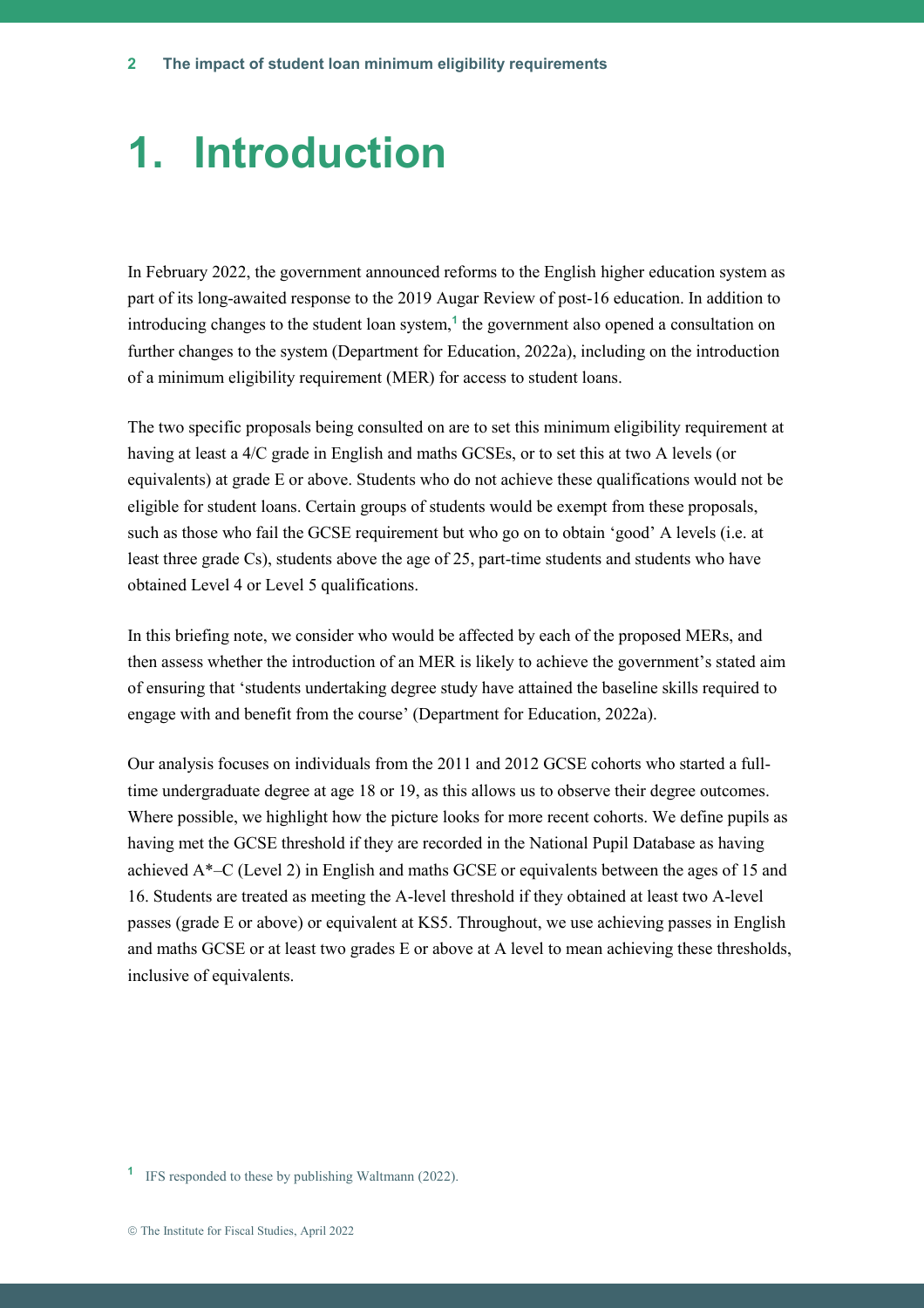## **2. Who will be affected?**

Around 40% of pupils in the 2011 and 2012 GCSE cohorts did not achieve at least a grade 4/C in English and maths GCSEs, and a similar share did not achieve at least two grades E or above in A levels. This is very high internationally: in 2012, England had the third-highest share of young people with low (below Level 2) literacy and numeracy skills in the OECD (Kuczera, Field and Windisch, 2016). The shares of students without these basic qualifications have stayed relatively constant over time, except in the last two years when the introduction of teacherassessed grades during the COVID-19 pandemic led to a significant uptick in grades (Department for Education, 2022b). If this uptick was temporary, we would expect the introduction of either of the two proposed MERs to restrict access to student loans for around 40% of school pupils. While these numbers seem large, in practice most of these individuals would not have been expected to go to university even in the absence of any restrictions on student loans. Only 9% of those without passes in maths and English GCSE go on to university. To determine who would be affected by the introduction of an MER, a more relevant measure is the share of students who attended university and who would not have been able to do so had an MER been in place.

Despite the two MERs affecting similar numbers of school pupils, there is a large difference in the share of university students who would be affected by each threshold. Amongst individuals from the 2011 and 2012 GCSE cohorts who attended university, around 10% did not achieve at least a grade 4/C in English and maths GCSE. Internationally, the share of undergraduates in England who lack basic numeracy and literacy skills is very high. Almost twice as many English university students lack these basic skills compared with the OECD average (Kuczera, Field and Windisch, 2016). Fewer people would have been affected by an A-level requirement – around 2% of those who attended university did not have at least two E grades at A level or equivalent. This difference is due to universities themselves typically having minimum entry requirements that are based on A-level grades – as a result, virtually none of those who pass the GCSE requirement but fail to obtain at least two Es at A level go to university. It is worth keeping in mind that if MERs were to be introduced, this would change students' incentives, which might mean fewer students are affected. For example, if a GCSE minimum eligibility requirement were introduced, we would expect more students to resit their English and maths GCSEs, and consequently fewer of them to be ineligible for student loans.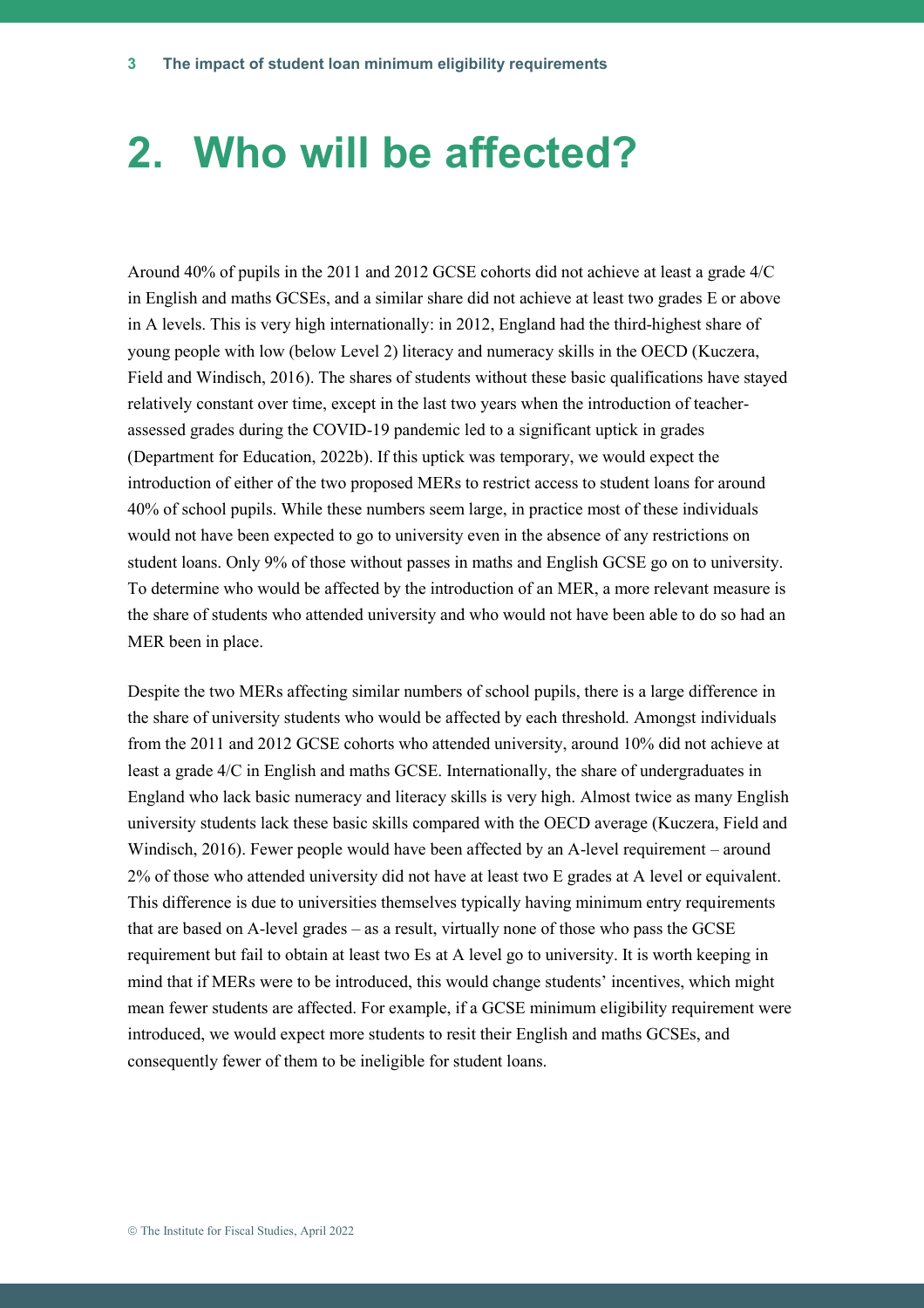



Note: Eligibility for free school meals (FSMs) is measured at age 16.

Due to large differences in educational attainment by ethnicity and socio-economic background, the share of university students who would be affected by the introduction of an MER varies considerably across these groups. Almost one in every four undergraduates who were eligible for free school meals (FSM) at age 16 – a marker of low family income – would not have been able to access student loans had a GCSE English and maths requirement been in place, compared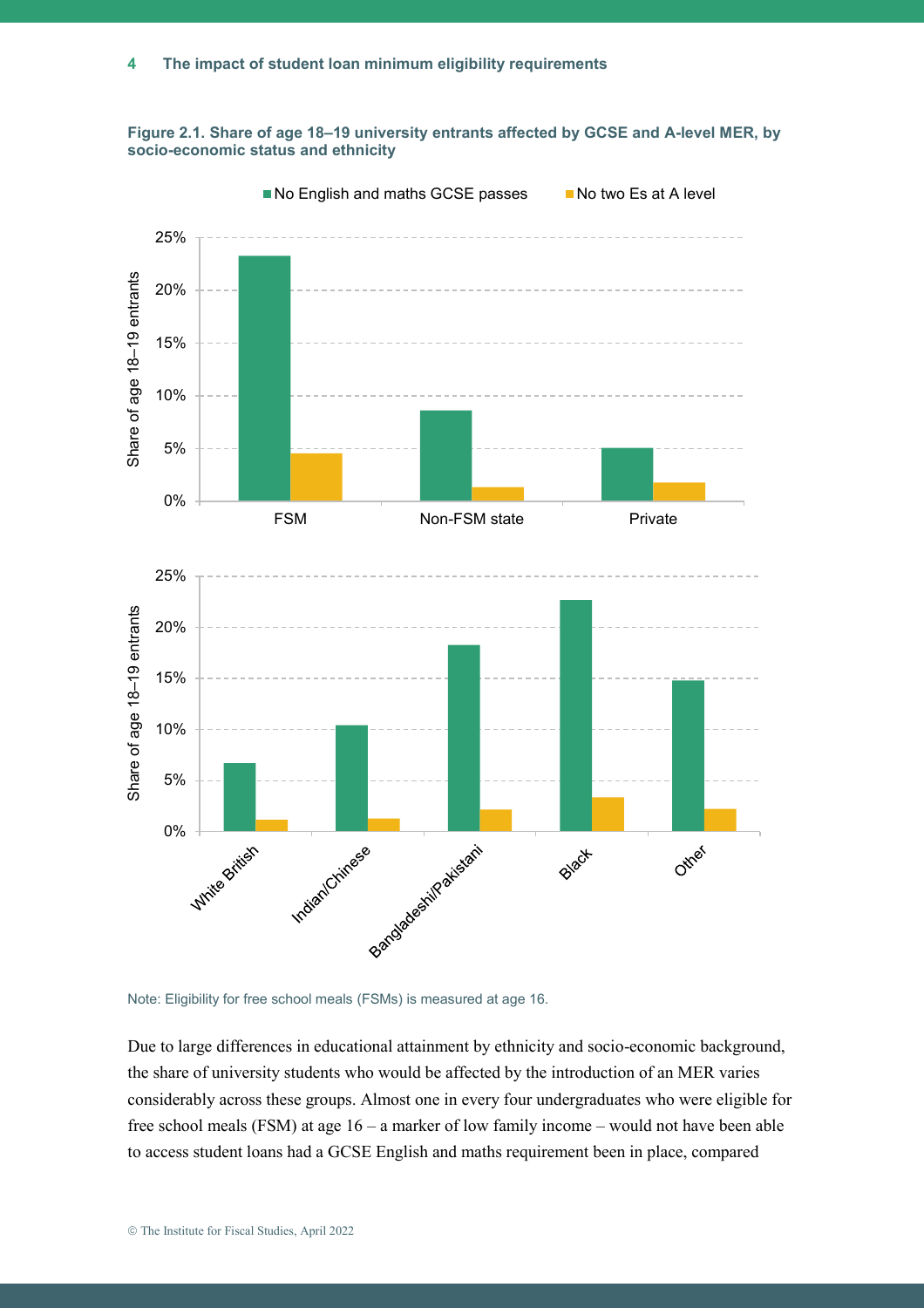with 9% of non-FSM state school students and only 5% of private school students (top panel of Figure 2.1). While these statistics relate to the 2011 and 2012 cohorts, there has been little progress since in narrowing the attainment gap between FSM and non-FSM (Department for Education, 2019), suggesting these statistics are still relevant for recent (pre-pandemic) cohorts. As attending university without student loans would presumably be very difficult for FSM students, introducing the GCSE restriction on student loans would likely increase the already large socio-economic gaps in higher education participation.

Similarly, we see large differences across ethnic groups (bottom panel of Figure 2.1). Around 7% of white British undergraduates from state schools would have been impacted by the GCSE English and maths requirement, and around 10% of Chinese and Indian students. In contrast, nearly one in five (18%) Bangladeshi and Pakistani students would have been affected, and nearly one in four (23%) black African and black Caribbean undergraduates. This is driven by ethnic minority pupils from these groups having much higher university attendance rates than their white counterparts despite similar age 16 attainment (Department for Education, 2022c and 2022d).

If instead of passes in English and maths GCSE, individuals are required to have at least two Es at A level to be eligible for student loans, the impact on socio-economic gaps in access to higher education would be much smaller. Although FSM and certain ethnic minority groups would still be disproportionately affected relative to other groups of undergraduates, far fewer students would be affected overall. For instance, only 5% of current FSM undergraduates would have been affected by the two Es requirement compared with 23% under a requirement of a pass in English and maths GCSE.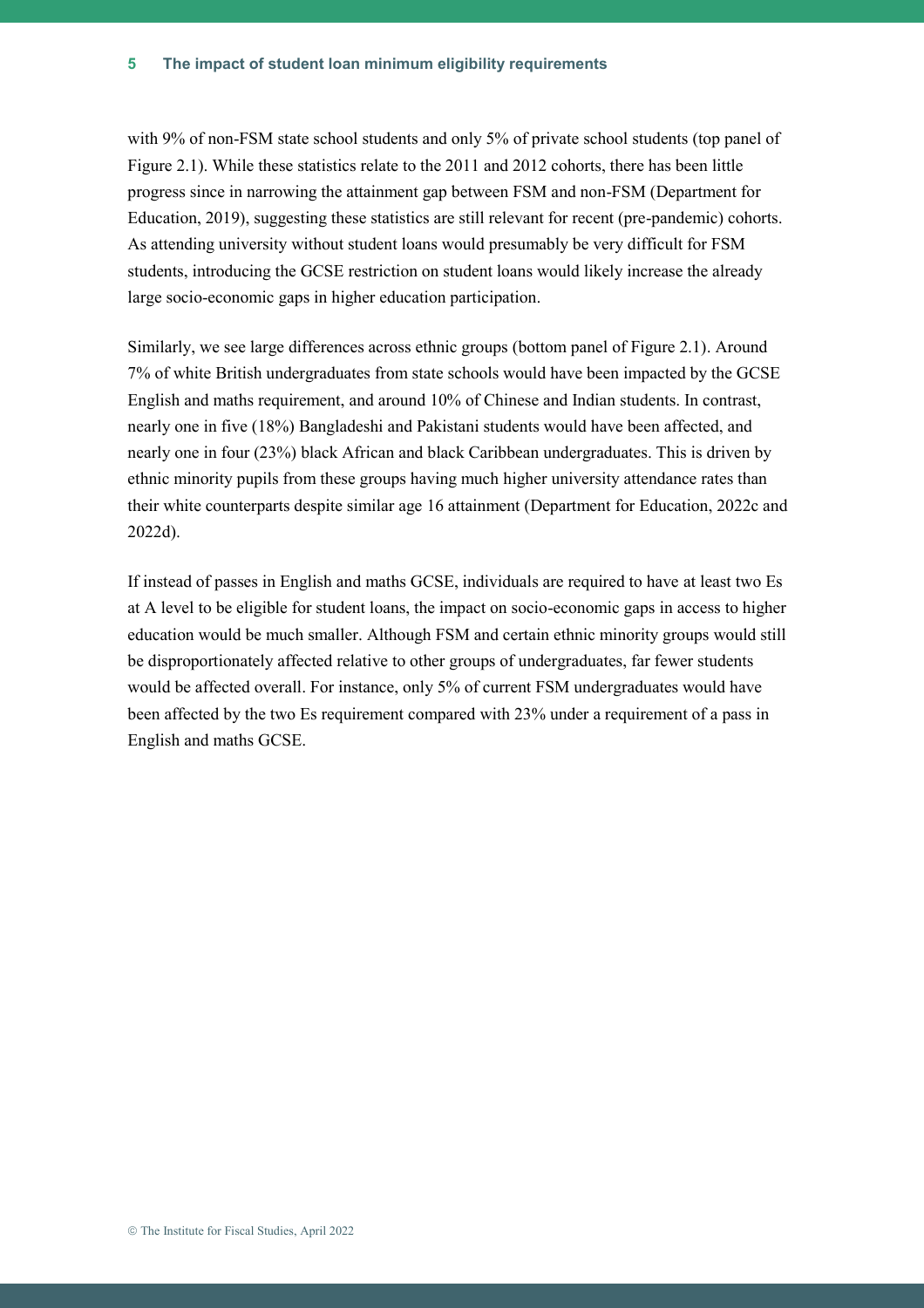## **3. What are the outcomes of those affected?**

The stated aim of the introduction of minimum eligibility requirements in the government consultation is to 'ensure that students undertaking degree study have attained the baseline skills required to engage with and benefit from the course' (Department for Education, 2022a). This is not an unreasonable aim. As we saw in the previous section, England performs poorly in international comparisons in terms of young people's skills and it is a reasonable assumption that students without basic numeracy and literacy skills may get less out of a degree. A key question when assessing the potential impact of such a policy is then: 'How do students who would be affected by an MER fare at university and in the labour market?'.



**Figure 3.1. Share of age 18–19 university entrants graduating and achieving a 'good' degree, by prior attainment**

Undergraduates who do not meet the proposed GCSE or A-level requirements are just over 10 percentage points less likely to complete a degree than students meeting both thresholds (see Figure 3.1). Yet, the vast majority of these students (around 80%) do still graduate. In terms of degree classification, around 40% of those who did not achieve the GCSE and A-level thresholds obtained a first or 2:1 in their degree, compared with 70% of those who did achieve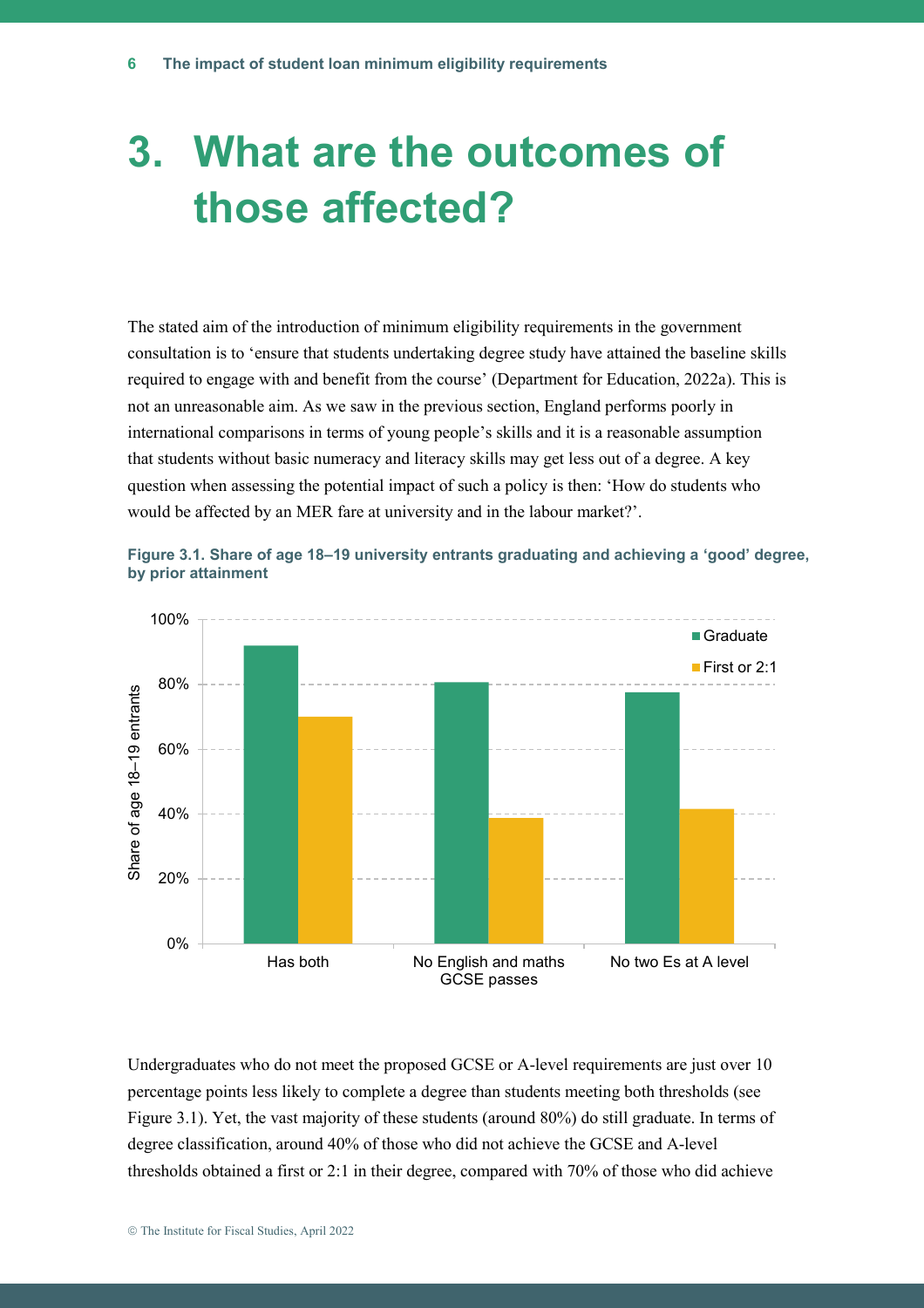those thresholds, though research has shown that degree classification does not make a difference to future earnings for all subjects (Britton et al., 2022).

Clearly, those who would be affected by the proposed MERs perform considerably less well at university than their peers with higher prior attainment. Nevertheless, this policy would also exclude many who do seem able to 'engage with and benefit from' their degree, at least based on their performance at university.

Going beyond performance at university, we can also look at the earnings individuals achieve after graduation. Due to data availability, we draw on existing research to study this question, with the caveat that most of the evidence relates to students who have achieved at least five GCSEs at grades A\*–C.

As we saw in Section 2, many of those affected by the MERs are students from low-income and ethnic minority backgrounds. These students do tend to have lower earnings than graduates from other backgrounds (Department for Education, 2018), but many derive considerable benefit from higher education, in particular as their outside options are so poor (Britton, Dearden and Waltmann, 2021). At the same time, not all degrees pay off. Belfield et al. (2018) showed that certain courses did not provide a measurable earnings benefit to their graduates. If the aim were to reduce the number of students on such courses, targeting individuals with low prior attainment seems to be a very blunt instrument. While low-selectivity courses have lower returns than average, many courses attended by lower-attaining students have decent average earnings returns, and vice versa. This is highlighted by Figure 3.2, which shows some of the subjects most affected by the introduction of the proposed GCSE English and maths MER.

The GCSE requirement would have excluded 22% of age 18–19 entrants to social work courses and around 15% of age 18–19 entrants to communications and creative arts courses – all subjects with very low earnings returns – from obtaining student loans, but it would also have excluded 17% of computer science and 13% of business entrants – both subjects with very high earnings returns (Belfield et al., 2018). On the other hand, some subjects with low earnings returns, such as history and languages, would be barely affected as only around 3% of students on these courses do not have at least a grade 4/C in English and maths GCSEs. Furthermore, some of the subjects with the highest shares of 18- and 19-year-old entrants affected, such as social work (22%) and education (9%), may not have very high earnings returns but have considerable social value. While many students in these fields are part-time or mature students (and would therefore be exempt from the MERs), these fields already struggle with staff shortages, and it seems unlikely the government would want to further reduce the number of students on these courses.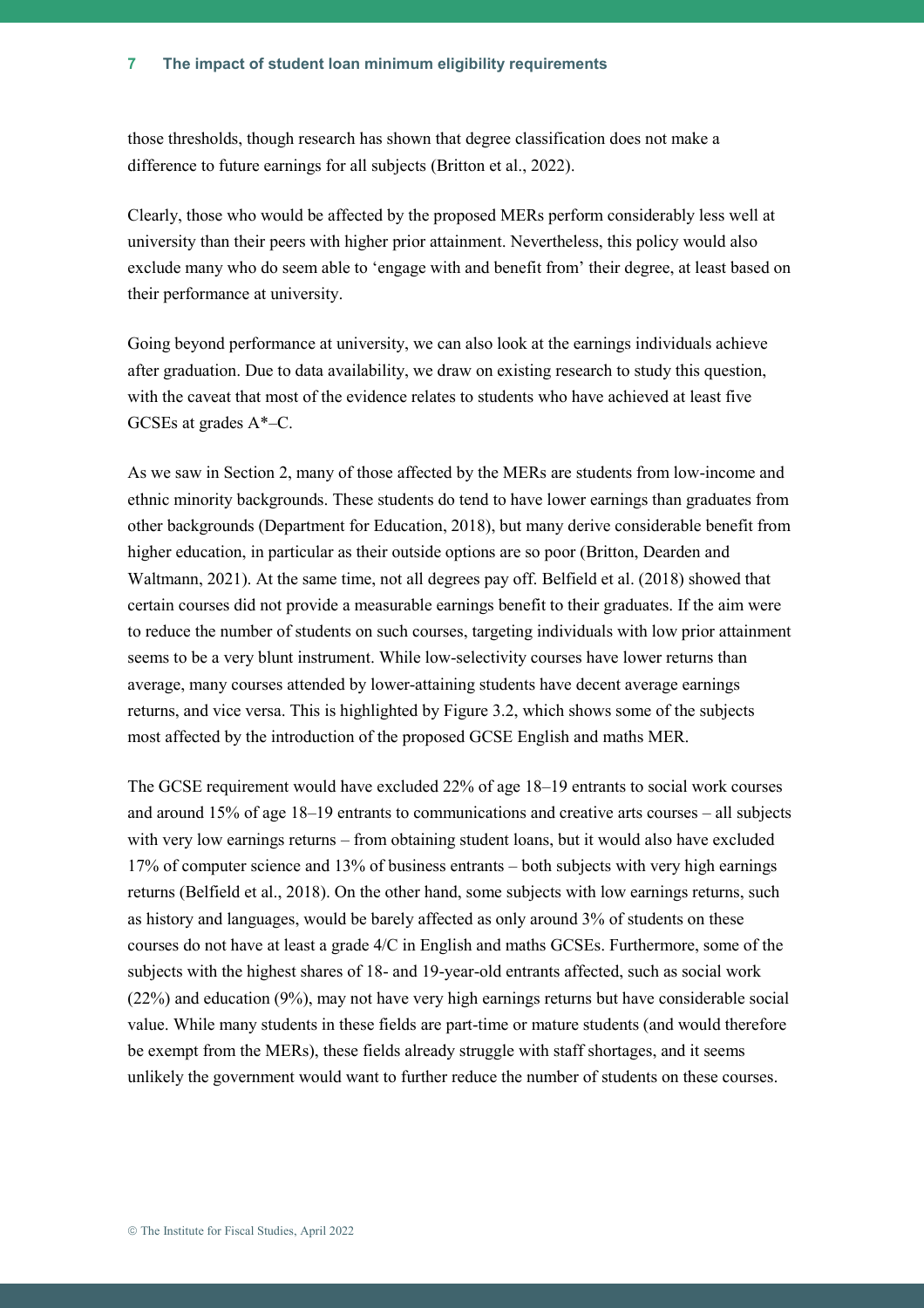

**Figure 3.2. Share of age 18–19 university entrants affected by GCSE and A-level MER, by subject**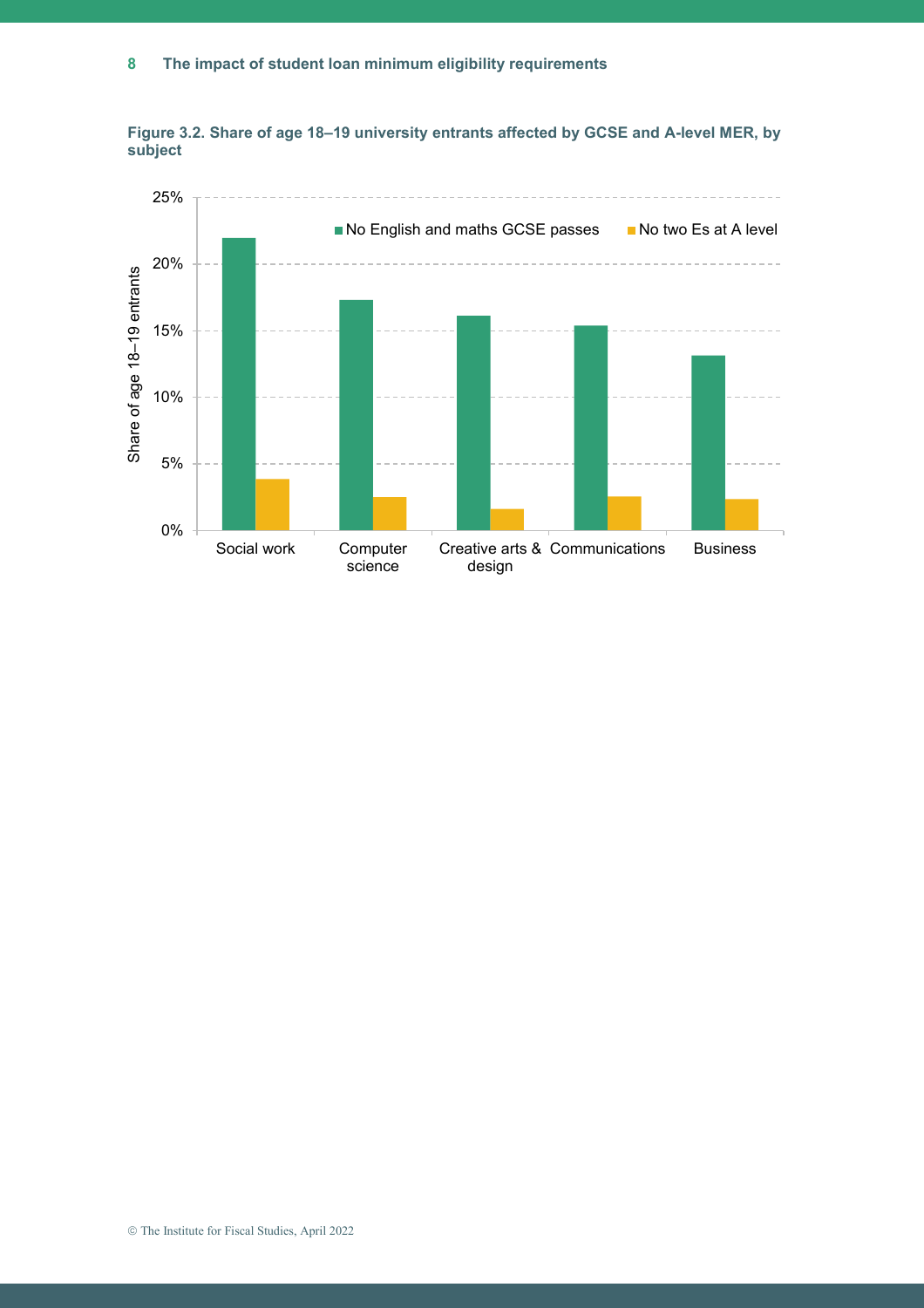## **4. Discussion**

A broader question surrounding this policy, and the wider package of measures proposed, is what it really aims to achieve. If the government's aim is indeed to prevent students from going to university who not are not equipped to benefit from degree study, it is not clear that the MER proposed would achieve this – or at least it might do so but only at the cost of excluding many who would experience good degree outcomes. Additionally, unless it is set at such a low level as to affect virtually no one, a blanket MER would disproportionately affect groups of students who are already under-represented in higher education. This would be at odds with other government policy objectives to ensure equal access to higher education irrespective of student background.

One way to minimise these negative consequences would be to have contextualised MERs, as proposed by the Augar Review (2019). Under such a system, students from disadvantaged backgrounds would have lower minimum eligibility requirements than their peers, to acknowledge that these students have had fewer opportunities to succeed. The existing exemption for part-time students is already motivated by the fact that those choosing part-time study often do so because of personal circumstances (such as caring responsibilities) that are both barriers to full-time study and negatively impact prior attainment. A contextualised MER would apply this principle more equally across all students.

Alternatively, if the introduction of an MER results in stronger incentives for students and schools to reach the English and maths GCSE threshold and therefore in more students achieving basic English and maths skills, this would clearly be a very welcome outcome. Yet, despite the existing requirement for students in full-time post-16 education to continue studying English and maths if they have not achieved passes in these subjects, many still leave education without these basic qualifications. This suggests greater support throughout school to ensure all students leave education with basic levels of literacy and numeracy would be valuable.

If instead the government's aim is to reduce the number of students on 'low-value' courses, targeting these courses more directly – for instance, by providing financial incentives for universities to provide courses with higher economic and social value – seems a more effective way to achieve this aim. Moreover, as we have shown, targeting students with low prior attainment could have important unintended consequences for the provision of courses such as social work and education which, though low-earning, are unlikely to be considered by the government as 'low-value'.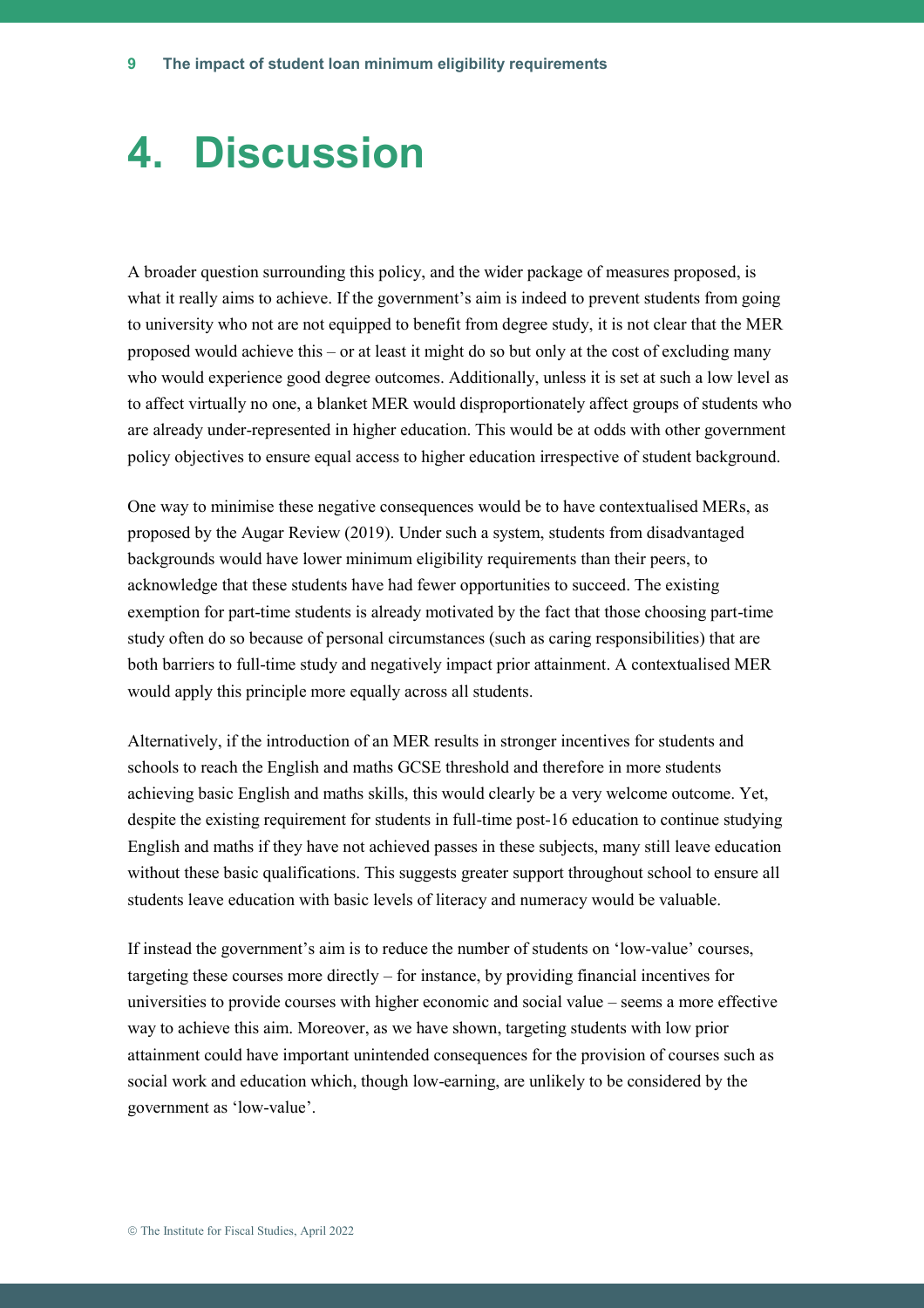#### **References**

- Augar Review, 2019. Independent panel report to the Review of Post-18 Education and Funding. [https://www.gov.uk/government/publications/post-18-review-of-education-and-funding-independent](https://www.gov.uk/government/publications/post-18-review-of-education-and-funding-independent-panel-report)[panel-report.](https://www.gov.uk/government/publications/post-18-review-of-education-and-funding-independent-panel-report)
- Belfield, C., Britton, J., Buscha, F., Dearden, L., Dickson, M., van der Erve, L., Sibieta, L., Vignoles, A., Walker, I. and Zhu, Y., 2018. The impact of undergraduate degrees on early-career earnings. DfE Research Report[, https://ifs.org.uk/publications/13731.](https://ifs.org.uk/publications/13731)
- Britton, J., Dearden, L. and Waltmann, B., 2021. The returns to undergraduate degrees by socio-economic group and ethnicity. DfE Research Report, [https://ifs.org.uk/publications/15383.](https://ifs.org.uk/publications/15383)
- Britton, J., Walker, I., Waltmann, B. and Zhu, Y., 2022. How much does it pay to get good grades at university?. DfE Research Report, [https://ifs.org.uk/publications/16031.](https://ifs.org.uk/publications/16031)
- Department for Education, 2018. Graduate outcomes (LEO): employment and earnings outcomes of higher education graduates by subject studied and graduate characteristics. [https://assets.publishing.service.gov.uk/government/uploads/system/uploads/attachment\\_data/file/690859](https://assets.publishing.service.gov.uk/government/uploads/system/uploads/attachment_data/file/690859/SFR15_2018_Main_text.pdf) [/SFR15\\_2018\\_Main\\_text.pdf.](https://assets.publishing.service.gov.uk/government/uploads/system/uploads/attachment_data/file/690859/SFR15_2018_Main_text.pdf)
- Department for Education, 2019. Key stage 4 performance, 2019 (revised). [https://assets.publishing.service.gov.uk/government/uploads/system/uploads/attachment\\_data/file/863815](https://assets.publishing.service.gov.uk/government/uploads/system/uploads/attachment_data/file/863815/2019_KS4_revised_text.pdf) [/2019\\_KS4\\_revised\\_text.pdf.](https://assets.publishing.service.gov.uk/government/uploads/system/uploads/attachment_data/file/863815/2019_KS4_revised_text.pdf)
- Department for Education, 2022a. Higher education policy statement and reform. [https://www.gov.uk/government/consultations/higher-education-policy-statement-and-reform.](https://www.gov.uk/government/consultations/higher-education-policy-statement-and-reform)
- Department for Education, 2022b. Academic year 2020/21: Key stage 4 performance. [https://explore](https://explore-education-statistics.service.gov.uk/find-statistics/key-stage-4-performance-revised/2020-21)[education-statistics.service.gov.uk/find-statistics/key-stage-4-performance-revised/2020-21.](https://explore-education-statistics.service.gov.uk/find-statistics/key-stage-4-performance-revised/2020-21)
- Department for Education, 2022c. Entry rates into higher education. [https://www.ethnicity-facts](https://www.ethnicity-facts-figures.service.gov.uk/education-skills-and-training/higher-education/entry-rates-into-higher-education/latest)[figures.service.gov.uk/education-skills-and-training/higher-education/entry-rates-into-higher](https://www.ethnicity-facts-figures.service.gov.uk/education-skills-and-training/higher-education/entry-rates-into-higher-education/latest)[education/latest.](https://www.ethnicity-facts-figures.service.gov.uk/education-skills-and-training/higher-education/entry-rates-into-higher-education/latest)
- Department for Education, 2022d. GCSE English and maths results. [https://www.ethnicity-facts](https://www.ethnicity-facts-figures.service.gov.uk/education-skills-and-training/11-to-16-years-old/a-to-c-in-english-and-maths-gcse-attainment-for-children-aged-14-to-16-key-stage-4/latest)[figures.service.gov.uk/education-skills-and-training/11-to-16-years-old/a-to-c-in-english-and-maths-gcse](https://www.ethnicity-facts-figures.service.gov.uk/education-skills-and-training/11-to-16-years-old/a-to-c-in-english-and-maths-gcse-attainment-for-children-aged-14-to-16-key-stage-4/latest)[attainment-for-children-aged-14-to-16-key-stage-4/latest.](https://www.ethnicity-facts-figures.service.gov.uk/education-skills-and-training/11-to-16-years-old/a-to-c-in-english-and-maths-gcse-attainment-for-children-aged-14-to-16-key-stage-4/latest)